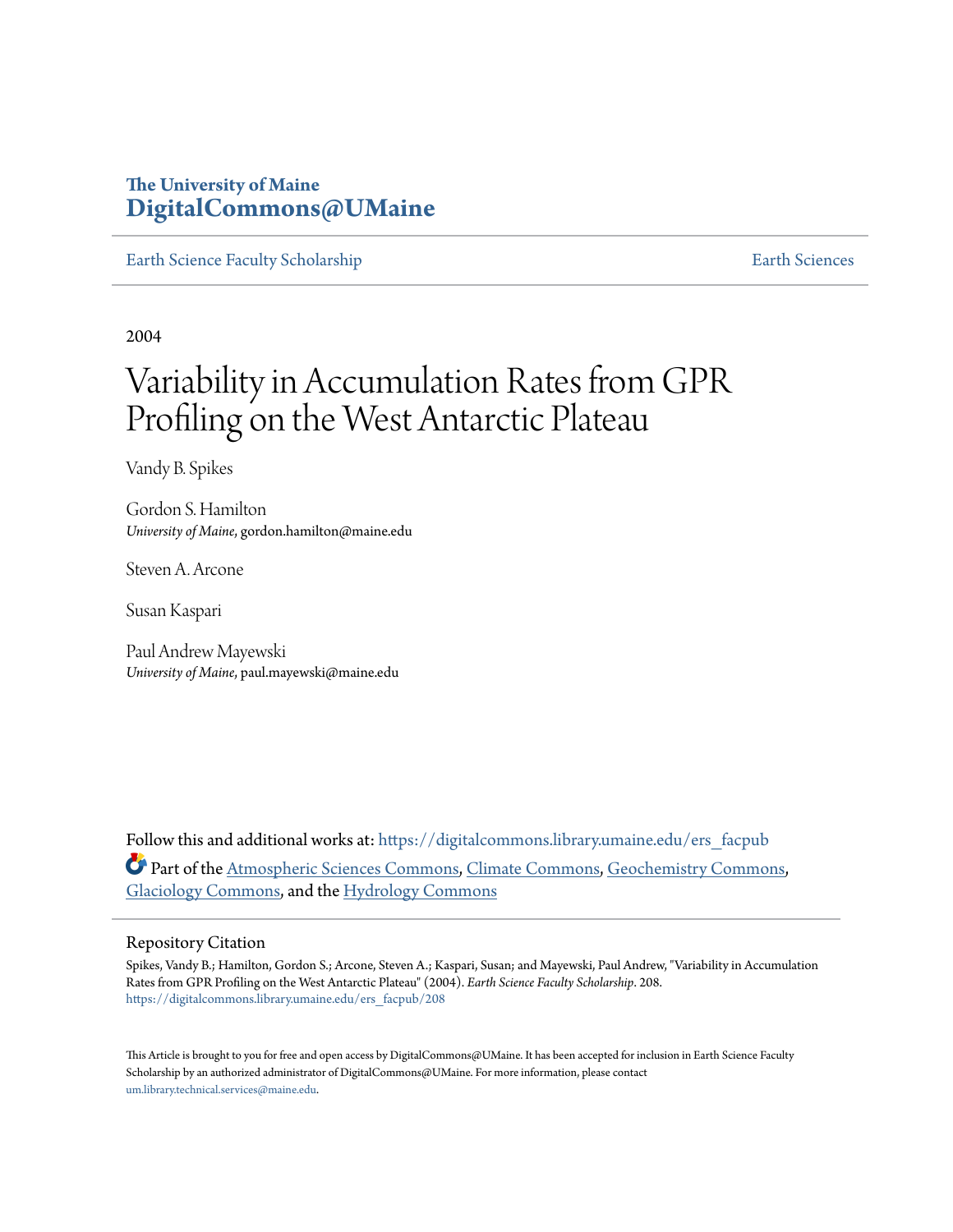## Variability in accumulation rates from GPR profiling on the **West Antarctic plateau**

Vandy B. SPIKES,<sup>1,2</sup> Gordon S. HAMILTON,<sup>1,2</sup> Steven A. ARCONE,<sup>3</sup> Susan KASPARI,<sup>1</sup> Paul A. MAYEWSKI<sup>1,2</sup>

 ${}^{1}$ Climate Change Institute and  ${}^{2}$ Department of Earth Sciences, University of Maine, Bryand Global Sciences Center, Orono, ME 04469, USA

E-mail: vbs@earthscienceagency.com

<sup>3</sup>US Army Engineer Research and Development Center, Cold Regions Research and Engineering Laboratory, Hanover, NH 03755, USA

ABSTRACT. Isochronal layers in firn detected with ground-penetrating radar (GPR) and dated using results from ice-core analyses are used to calculate accumulation rates along a 100 km across-flow profile in West Antarctica. Accumulation rates are shown to be highly variable over short distances. Elevation measurements from global positioning system surveys show that accumulation rates derived from shallow horizons correlate well with surface undulations, which implies that wind redistribution of snow is the leading cause of this variability. Temporal changes in accumulation rate over 25–185 year intervals are smoothed to along-track length scales comparable to surface undulations in order to identify trends in accumulation that are likely related to changes in climate. Results show that accumulation rates along this profile have decreased in recent decades, which is consistent with corederived time series of annual accumulation rates measured at the two ends of the radar profile. These results suggest that temporal variability observed in accumulation-rate records from ice cores and GPR profiles can be obscured by spatial influences, although it is possible to resolve temporal signals if the effects of local topography and ice flow are quantified and removed.

#### **INTRODUCTION**

Snow-accumulation rates on the Antarctic ice sheet are known to be highly variable over short distances (e.g. Black and Budd, 1964; Gow and Rowland, 1965; Whillans, 1975; Richardson and others, 1997; Richardson and Holmlund, 1999; Vaughan and others, 1999b) and over short time intervals (e.g. Mosley-Thompson and others, 1995; Kaspari and others, 2004). However, accumulation rates in Antarctica are not well characterized, because they have only been assessed using compilations of widely spaced point measurements and low-resolution  $(\sim 25 \text{ km})$  passive microwave data (e.g. Vaughan and others, 1999a; Giovinetto and Zwally, 2000), which do not capture the full range of accumulation variability, and may not produce an accurate spatial mean (e.g. Richardson and others, 1997; Richardson and Holmlund, 1999). This observation has important implications for studies of ice-sheet mass balance and sealevel rise, because snow accumulation is a key quantity for mass-balance calculations (e.g. Shabtaie and Bentley, 1987; Hamilton and others, 1998; Wingham and others, 1998; Joughin and Tulaczyk, 2002; Rignot and Thomas, 2002).

The objectives of this study are to develop a better understanding of the spatial distribution of snow accumulation on the West Antarctic plateau, to investigate how topography and ice flow influence measurements of accumulation rate, and to examine the spatial persistence of temporal variations observed in accumulation records. To address these issues, accumulation rates are derived from ground-penetrating radar (GPR) profiling of firn stratigraphy (Arcone and others, 2004) and dated ice cores (Dixon and others, 2004). The results are interpreted using elevation data from global positioning system (GPS) surveys (Hamilton and Spikes, 2003). We demonstrate that the continuous

reflections identified in this particular 400 MHz radar profile have an isochronal accuracy of <1 year when dated and traced between ice-core sites. This result justifies the use of these horizons for determining the spatial distribution of historical accumulation rates.

#### **STUDY AREA**

The data described here were collected in December 2000 along a 100 km transect across the West Antarctic ice sheet (WAIS) and represent a small portion of the data collected during the United States component of the International Trans-Antarctic Scientific Expedition (US ITASE) (Fig. 1). The GPR and GPS data were collected while traveling (azimuth of 290°) between two ice-core sites, 00-4 to 00-5 (Fig. 1b). This transect is located >400 km from open water and is situated near the ice divide that separates the Ross and Amundsen Sea drainage basins. Based on elevation contours from a digital elevation model (Liu and others, 1999), ice flows across this transect at an azimuth of  $\sim$ 180°, which is nearly perpendicular ( $\sim$ 20 $^{\circ}$  from normal) to the orientation of the profile (Fig. 1b). Estimated ice thickness in this region exceeds 2000 m (Lythe and others, 2000). According to Tzeng and others (1993), the winds in this region are katabatic, or gravity-driven, and are therefore approximately parallel to the direction of ice flow. The net elevation difference between 00-4 and 00-5 is 140 m. A discussion of the source for and mechanisms of precipitation in this region is presented in a related paper by Kaspari and others (2004).

#### **SIMPLIFYING THE RADAR PULSE**

A 400 MHz short-pulse radar system that radiates a 1.5-cycle pulse (Fig. 2a) lasting about 3.8 ns was used to examine the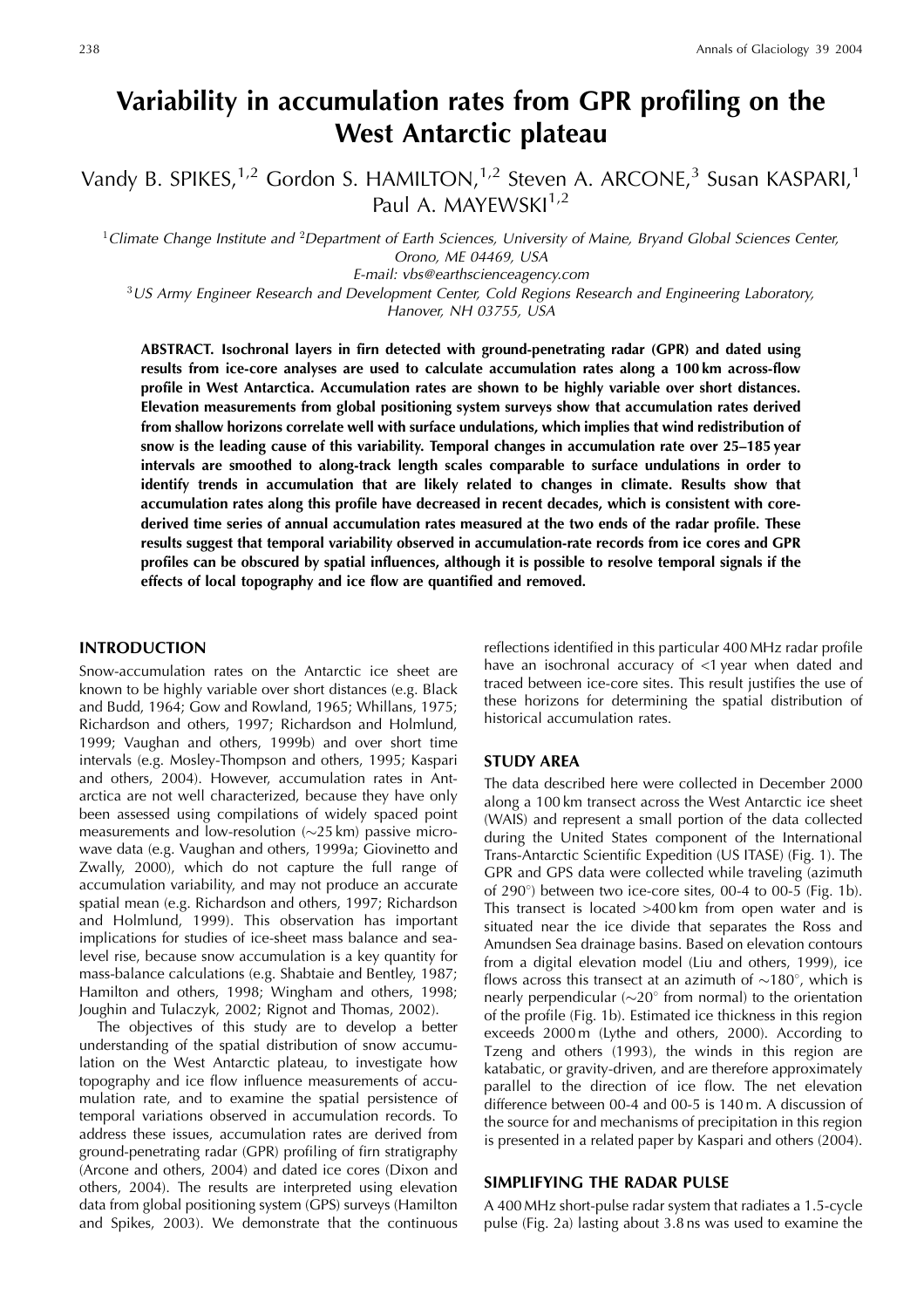

Fig. 1. Location maps and ice-core data. (a) Continent-scale map of Antarctica. (b) Portion of West Antarctica (boxed region in (a)) showing some of the US ITASE traverse routes (white lines). Red circles indicate where ice cores were collected. The solid white line represents the transect along which the radar profile was collected between 00-4 and 00-5. The white arrow indicates the direction of travel during data acquisition. The shaded relief map was generated from a digital elevation model (Liu and others, 1999), which was also used to estimate iceflow directions at 00-4 and 00-5 (black arrows). (c) Ice-core density and chemistry (nssSO $_4^2$ ) profiles for 00-4 (blue) and 00-5 (red).

internal stratigraphy along US ITASE traverses. The vertical resolution is approximately 35 cm in firn, and the system can track stratigraphy to depths of  $\sim$ 100 m (Arcone and others, 2004). In firn of dielectric constant  $\varepsilon = 2.4$  (typical value for dry polar snow) this pulse duration provides a layer interface separation resolution of approximately 35 cm. This spacing is generally greater than the separation of annual layers at depth in polar firn. The radar profile discussed here reveals numerous events represented by pulse shapes similar to that in Figure 2a, which are most likely responses to one or more closely spaced thin layers spanning a thickness of 10 cm or less. To simplify the appearance of the profile horizons, we deconvolved (spiked) the profile and applied a Hilbert magnitude transform, as shown in Figure 2a. The consistency of the phase structure of this pulse shape throughout the profile in Figure 2b provides the basis for our confidence that we have tracked the leading edge of an isochronal event or series of events.



Fig. 2. Radar data collected between US ITASE sites 00-4 and 00-5. (a) 400 MHz pulse shape as reflected by a high-density layer in firn (black line). The pulse was deconvolved with a spiking routine (blue line) before performing the Hilbert magnitude transform (red line). (b) Radar profile after deconvolution and Hilbert magnitude transformation. The darkened horizons are tracked (black lines) to illustrate isochronal continuity between core sites. The deepest visible horizon at site 4 has been tracked the entire distance  $(\sim 550 \text{ km})$  along-track) to Byrd Station. Signal fading related to surface undulations is apparent beyond 60 km.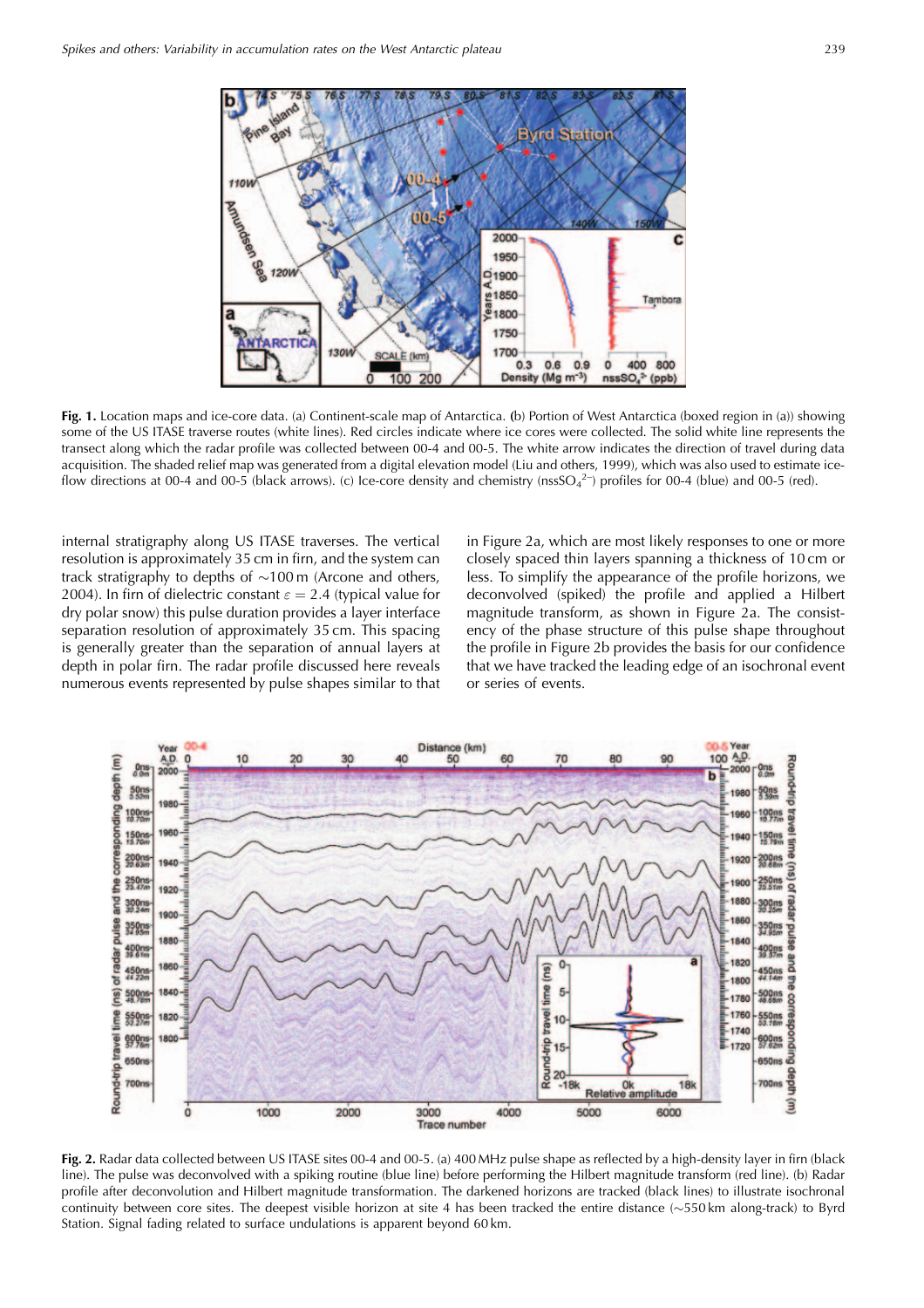

Fig. 3. Spatial variability in accumulation rates from ice cores and GPR profiling. Left: Annual  $\dot{b}$  for 00-4 (orange) and 00-5 (gray). Top right: Surface topography. Center right: Calculated  $b<sub>r</sub>$  for each digitized horizon shown in Figure 2 (see legend). The sloping black line (short dashes) is the linear fit through the long-term  $b_r$  based on the 1815 horizon. The core- (dashed orange line) and radar-derived (dashed black line) means are also shown. Bottom right: Gradients along the elevation profile (black line) (top right) and the 1966–2000 accumulation rate profile (blue line) (center right).

#### DEFINING THE DEPTH-AGE RELATIONSHIP

To determine the relationship between depth and age for the upper  $\sim 60$  m of firn at each end of the radar profile, ice cores collected at 00-4 and 00-5 were analyzed for soluble major-ion content (e.g. Dixon and others, 2004) and density. High-resolution chemical analysis (30–50 measurements per meter) was used to define each core-chemistry year on the basis of a winter-spring peak in Na<sup>+</sup>, Cl<sup>-</sup>, Ca<sup>+</sup>, Mg<sup>2+</sup> and K<sup>+</sup> combined with spring-summer peaks in both  $NO<sub>3</sub><sup>-</sup>$  and excess non-sea-salt (nss)  $SO_4^2$ <sup>-</sup> (Whitlow and others, 1992; Legrand and Mayewski, 1997). Extreme events, such as the AD 1815 Tambora (Indonesia) volcanic eruption provide absolute age horizons within each core that are easily identified in  $nssSO_4^{2-}$  profiles (Fig. 1c). The dimensions and mass of individual core sections (average length is  $\sim$ 1 m) were measured to develop a density profile for each site (Fig. 1c). The round-trip travel time of each returned radar pulse (maximum of 741 ns) was converted to depth using the density profiles and the well-known relationship between firn density and dielectric constant (Kovacs and others, 1993) which determines the radio-wave velocity (e.g. Richardson and Holmlund, 1999). These procedures allow us to plot the depth and age of each ice-core sample against its corresponding radar horizon (e.g. Fig. 2b).

#### **TESTS OF ISOCHRONAL ACCURACY**

We tested the five darkened horizons in Figure 2b for isochronal accuracy by tracking their leading edge from one dated core to the other. The maximum age difference found for all the horizons tested is  $<1$  year, including the deepest horizon that dates to AD 1815. This high degree of isochronal accuracy suggests that there is little or no error induced by layer variations, which we attribute to our trace acquisition rate ( $\sim$ 1 trace/15 m), traverse speed ( $\sim$ 3 m s<sup>-1</sup>), and stacking rate during acquisition. Each of the 6641 traces in our final

profile represents a stack of approximately 150 traces so that layer variations are well averaged.

It is unlikely that our procedure for depth calibration introduces any significant error, despite the 1 m core lengths used for density calculations. For example, if the average density of a 1 m core section is  $600 \text{ kg m}^{-3}$ , the round-trip delay of the radar signal is 10.051 ns. Assuming an exaggerated inhomogeneity of  $550 \text{ kg m}^{-3}$  for the top half and  $650 \text{ kg m}^{-3}$  for the bottom half of the core, the error in time delay through each meter of core is only -0.002 ns. The cumulative error at 60 m depth would be 0.12 ns ( $\sim$ 1 cm) within the  $>600$  ns record. In addition, we assume that the top 2 m are at the same density as the third meter  $(\sim 400 \text{ kg m}^{-3})$  because our density profiles generally begin at 2 m depth. An actual density of  $300 \text{ kg m}^{-3}$  for the top 2 m would give a time delay error of 1.1 ns  $(\sim 10 \text{ cm})$ , which corresponds to  $<$ 1 year at a depth of 50 m.

A more likely source of error is related to difficulties in tracking some of the deeper layers where undulations on the ice-sheet surface are more pronounced. The continuity of the horizons is most evident within 60 km of site 00-4 (Fig. 2b), where the ice-sheet surface is relatively smooth (Fig. 3, top right). Beyond 60 km, surface undulations affect the local accumulation rate, as noted in previous studies (Black and Budd, 1964; Gow and Rowland, 1965; Whillans, 1975; Mosley-Thompson and others, 1995; Venteris and Whillans, 1998; Vaughan and others, 1999b). The folded appearance of the radar horizons indicates that more snow accumulates in depressions than on hills. As the apparent folding becomes amplified with depth, the incidence angle (stratigraphic dip) between radar pulses and stratigraphic layers increases. An incidence angle of only 0.4, which is typical for this profile, provides a round-trip phase delay of almost half a wavelength between consecutively recorded traces. Therefore, this delay reduces return strengths by causing destructive interference and may affect our ability to track an individual horizon. Given this effect, the discernible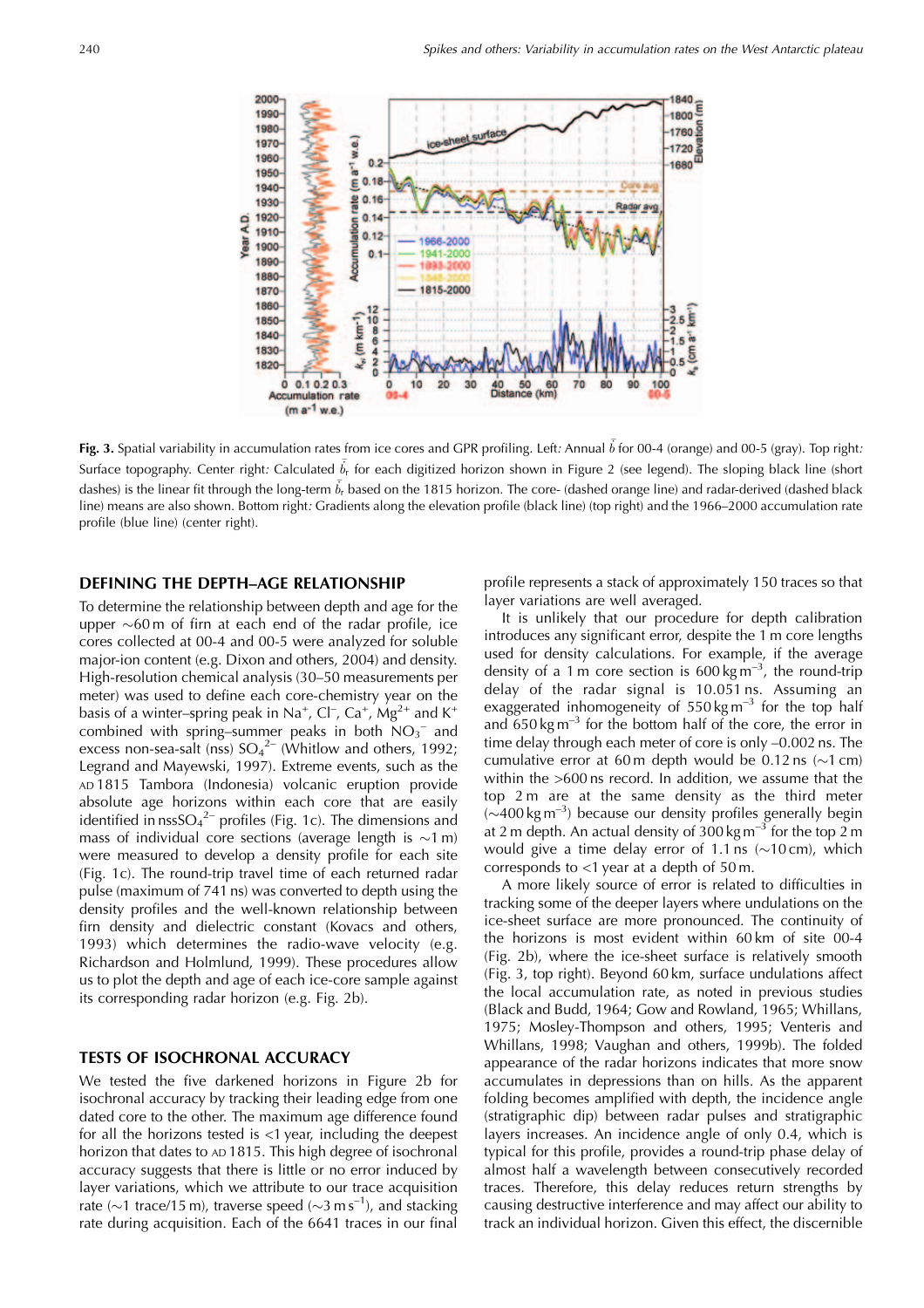leading edges that we tracked may represent one of a few closely spaced historical events.

#### DETERMINING SNOW-ACCUMULATION RATES

To determine historical accumulation rates at any point along the profile, the position and density profile of each trace was first estimated. We digitized each of the darkened radar horizons in Figure 2b according to trace number  $(1-6641)$  and round-trip travel time  $(0-741 \text{ ns})$ . Each trace was post-processed for position and elevation using simultaneously recorded GPS data (Hamilton and Spikes, 2003) that were recorded as the expedition moved across the ice sheet at  $\sim$ 3 m s<sup>-1</sup>. Maximum uncertainties in the GPS positions never exceed 0.2 m (Hamilton and Spikes, 2003). Based on the time when GPR data collection began (obtained from the kinematic GPS receiver) and the trace acquisition rate, we estimate the time when each trace was acquired, then interpolate the GPS data to each of these times. Density profiles for all 6641 traces between the two core sites were estimated using linear interpolation.

Accumulation rates,  $b$ , for each trace were calculated as follows. The interpolated density profiles and round-trip travel times were used to calculate the water equivalent (w.e.) depth to each horizon, which is divided by the age of the horizon to yield the time-averaged accumulation rate,  $b$ , since that layer was deposited. This calculation was performed for all 6641 traces that make up each of the five horizons (Fig. 2b) to produce the along-track accumulation rate,  $b_r$ , for each horizon at each trace (subscript r). A longterm  $\dot{b}_r$  is calculated using the deepest digitized horizon, which corresponds to an age of AD1815 The same calculation scheme is used to calculate  $b_r$  for the intervals between consecutive horizons.

The uncertainties associated with each calculated  $b_r$  vary with depth. Estimated uncertainties are based on three components: layer thinning due to ice advection (0 at surface, 1 cm at 60 m firn depth), the cumulative uncertainty introduced by our procedure for depth calibration (10 cm at 2 m firn depth, 11 cm at 60 m firn depth), and the isochronal accuracy of each horizon (1 year for all depths). All possible combinations of these uncertainties were used in sensitivity tests to determine how calculated accumulation rates vary with depth. Results indicate that uncertainties at a firn depth of 10 m are  $\sim$ 3.8% of the calculated  $b_r$ . The uncertainties decrease to  $\sim$ 0.5% of  $\dot{b}_r$  at a firn depth of 60 m. Spatially averaging the calculated  $\dot{b}_{r}$  further reduces the associated uncertainties.

#### **RESULTS**

Accumulation rates derived from each of the digitized horizons (Fig. 2b) are presented in Figure 3 (center right). The maximum spatial variability of long-term  $b_r$  along this 100 km transect is 32% (std dev.  $=$  18%), when comparing the range of  $\dot{b}_r$  (0.098–0.195 m a<sup>-1</sup> w.e.) to the profile average of  $0.144$  m  $a^{-1}$  w.e. (Fig. 3, center right). The standard deviation of  $b_r$  from the linear fit in Figure 3 (center right) is 9%. The radar-derived accumulation rates agree perfectly with the core-derived accumulation rates at core sites 00-4

 $(0.192 \text{ m a}^{-1} \text{ w.e.})$  and 00-5  $(0.145 \text{ m a}^{-1} \text{ w.e.})$ , because the ice cores are used to calibrate the radar technique. However, the average accumulation rate of  $0.169$  m a<sup>-1</sup> w.e., based on the two ice cores, is 17% higher than the radar-derived average for the 100 km transect. These results are consistent with Richardson and others (1997) and Richardson and Holmlund (1999), who indicate that widely spaced point measurements do not capture the wide range of spatial variability in accumulation rate, nor do they produce an accurate spatial mean.

#### **DISCUSSION**

#### Topographic influence

The largest component of the spatial variability in  $b_r$  (Fig. 3, center right) appears to be related to ice-sheet surface topography. The large-scale trend of decreasing  $b_r$ (linear fit =  $-0.07$  cm a<sup>-1</sup> km<sup>-1</sup>) may be an orographic effect due to the steady 140 m rise in elevation from 00-4 to 00-5 (linear fit =  $1.4$  m km<sup>-1</sup>) (Fig. 3), but it could also be related to geographic differences between the two sites. For example, 00-4 is located on a relatively flat portion of the ice sheet that is within 20 km of an ice divide, and 00-5 is situated on the leeward flank of an ice ridge that could partially block the supply of moisture from the ocean. Superimposed on the regional trend are local variations in accumulation rate that are related to surface undulations (e.g. Black and Budd, 1964; Gow and Rowland, 1965; Whillans, 1975, Richardson and others, 1997; Richardson and Holmlund, 1999; Vaughan and others, 1999b), which is supported by the observation that local accumulation rates are highest in basins and lowest on peaks (Fig. 3, top and center right).

In Figure 3 (bottom right), the gradients along the  $b_r$  curve,  $k_b$ , indicate that accumulation varies by up to 3 cm a<sup>-1</sup> km<sup>-1</sup> (std dev. =  $0.55$  cm a<sup>-1</sup> km<sup>-1</sup>) while gradients along the elevation curve,  $k_{el}$ , have a maximum of 11 m km<sup>-1</sup> (std dev.  $= 2 \text{ m km}^{-1}$ ). These gradients were calculated according to changes in each variable measured over a distance of  $\sim$ 150m (±5 traces). Both  $k_b$  and  $k_{el}$  are presented as absolute values in Figure 3 (bottom right) to demonstrate the strong correlation between these two variables. The sign of the correlation coefficients in Table 1 shows that  $b_r$  and surface undulations are out of phase when both positive and negative gradients are considered. The  $k_b$ curve based on the most recent interval (1966-2000) is presented in Figure 3 (bottom right), because it has the best correlation with  $k_{el}$  (Table 1).

The strength of the correlations in Table 1 could depend upon the orientation of the radar profile with regard to dominant wind direction. For example, Black and Budd  $(1964)$  suggest that the highest b should occur on the windward flanks of surface undulations, but their study was approximately parallel with the dominant wind direction. In contrast, our profile is nearly perpendicular to the dominant wind direction, and we observe the highest  $\dot{b}$  near the middle of basins (e.g. Whillans, 1975). However, the orientation of the profile does not explain the reduction in correlation between  $k_b$  and  $k_{el}$  with increasing interval age (Table 1), which is likely related to ice advection, because the older layers were deposited farther up-glacier of the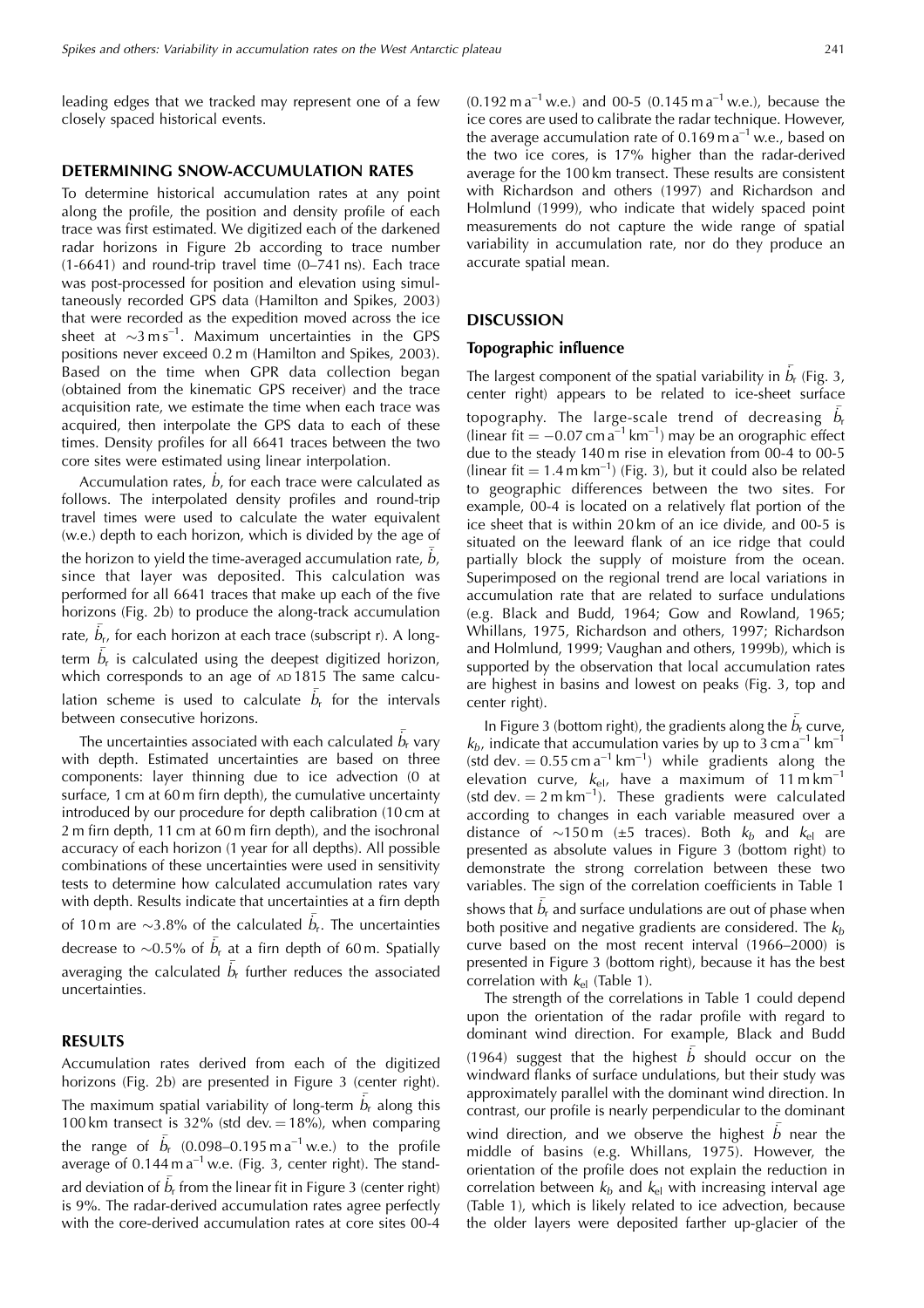**Table 1.** Correlation between along-track gradients in  $\dot{b}_r$  and surface slope (Fig. 3, bottom right). Negative correlations indicate that large  $b_r$  are typically associated with topographic depressions, and small  $\dot{b}_{r}$  are associated with crests/flanks. The correlations are best for the youngest strata, because these have been least affected by advection through a series of undulations

| Interval<br>years AD | Correlation coefficient |  |
|----------------------|-------------------------|--|
| 1815-2000            | $-0.39$                 |  |
| 1848-2000            | $-0.47$                 |  |
| 1893-2000            | $-0.49$                 |  |
| 1941-2000            | $-0.51$                 |  |
| 1966–2000            | $-0.50$                 |  |
| 1941-1966            | $-0.42$                 |  |
| 1893-1941            | $-0.36$                 |  |
| 1848-1893            | $-0.32$                 |  |
| 1815-1848            | $-0.26$                 |  |

radar transect where the topographic influences are presumably different.

#### **Resolving climatic influence**

The  $\dot{b}$  data in Figure 4 reveal that the largest amount of variability is observed on annual time-scales. Because b in this region are less than the vertical resolution of our radar system, annual variability must be addressed using the highresolution ice cores (e.g. Kaspari and others, 2004). The annual  $b$  at core sites ranges from  $5\%$  to  $65\%$ (std dev.  $= 22\%$ ) when calculated as the per cent difference from each core-derived average (Fig. 4, left). This high degree of variability is regarded as significant because it often exceeds 16%, which is the estimated uncertainty introduced by sastrugi (Whillans, 1978; Venteris and Whillans, 1998). Longer-term trends (on the order of decades to centuries) in the annual b records related to topography and ice advection have also been considered (Kaspari and others, 2004). These high-resolution records show that annual snowfall rates in this region have decreased since 1970.

Accumulation variability on multi-decadal time-scales (25–48 years) is determined for intervals between consecutive radar horizons (Fig. 4, top right). Standard deviations for each of these intervals vary between 14.1% and 21.1% (Table 2), and the maximum deviation is 29% (Fig. 4, center right). Per cent changes in accumulation rate for each point along-track are determined using the long-term  $b<sub>r</sub>$  (1815– 2000) as a reference interval (Fig. 4, center right). Much of the variability in Figure 4 (center right) is related to surface undulations and ice flow, which complicates the search for climate signals within each accumulation record.

A clearer picture of changes related to climate emerges when the short-scale spatial variations are smoothed to length scales that are comparable to surface undulations, which are generally <10km. Using a 10km running average, multi-decadal variability identified near 00-4 is found to be consistent over distances of  $\sim$ 50 km (Fig 4, bottom right). The smoothed profiles also suggest that a less stable climatic regime operates beyond the 50 km mark (Fig 4, bottom right), although part of the remaining variability may be related to larger-scale topographic, orographic and geographic effects.

Further isolation of a climate signal may be achieved by calculating the mean  $b_r$  for each interval, which also reduces the uncertainties to  $\langle 2 \text{ mm a}^{-1}$  w.e. for all intervals (Table 2). Table 2 shows that typical changes between the means of adjacent intervals are on the order of  $\sim 5\%$  $(\sim 0.007 \text{ m a}^{-1} \text{ w.e.})$  of the regional mean. The largest increase was 9.9% ( $\sim$ 0.014 m a<sup>-1</sup> w.e.) of the regional mean, which occurred between the  $1848-93$  (45 years) and 1893-1941 (48 years) intervals. The largest decrease was



Fig. 4. Temporal variability in accumulation rates from ice cores and GPR profiling. Left: Per cent difference from the core-derived average b for 00-4 (orange) and 00-5 (gray). Top right: Calculated  $b_r$  for each interval (see legend). The thick black line represents the long-term  $b_r$ (1815–2000). Center right: Per cent difference from the long-term  $b_r$  for each horizon (see legend). Bottom right: Accumulation rate profiles (center right) after being smoothed. The 10 km smoothing clips the ends from each profile (see legend).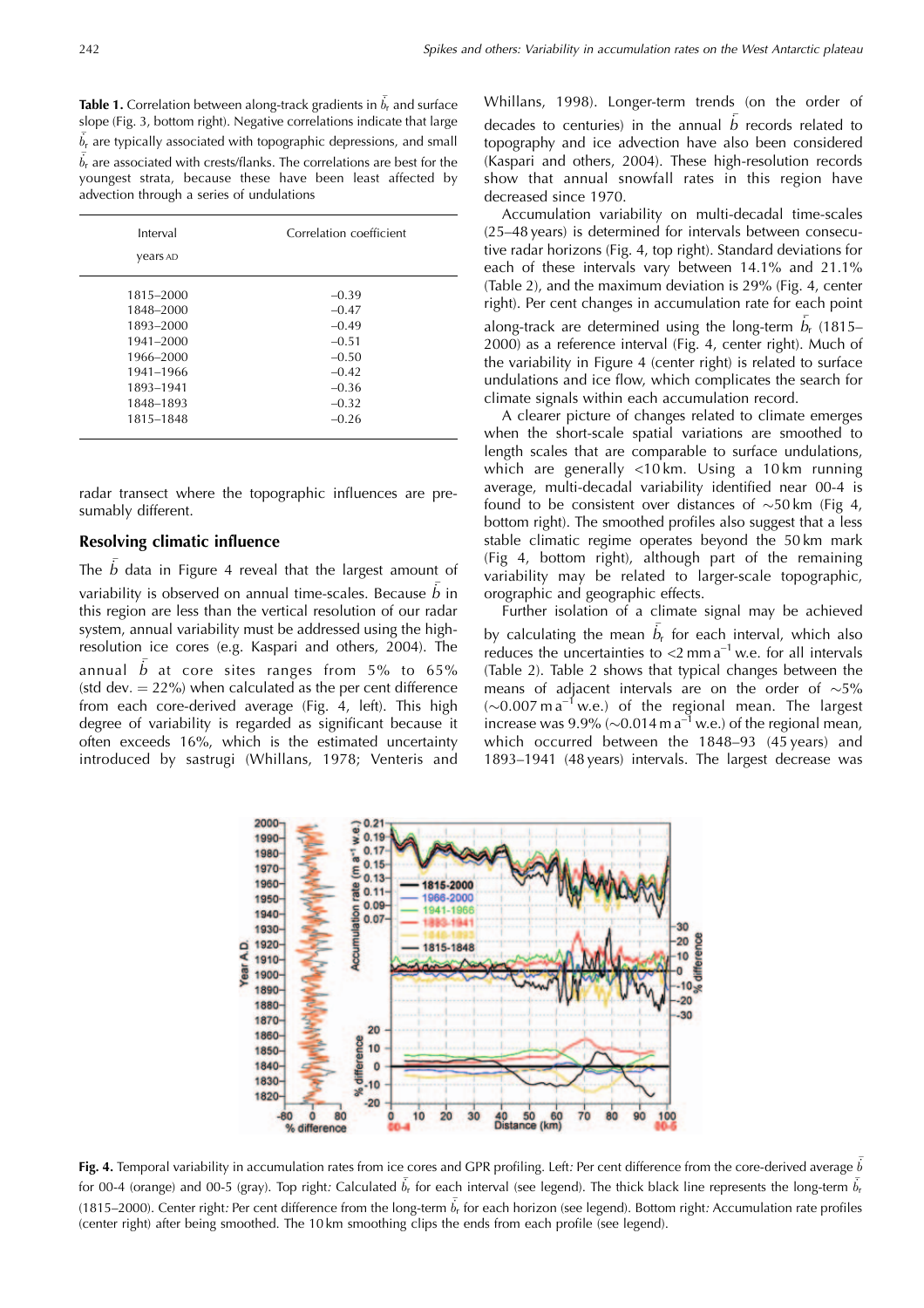| Interval<br>years AD | Avg. accum. rate<br>$m a^{-1}$ w.e. | <b>Difference</b><br>$\%$ | Std dev.<br>$\%$ |
|----------------------|-------------------------------------|---------------------------|------------------|
| 1966–2000            | $0.141 \pm 0.0016$                  | $-2.2 \pm 1.2$            | 15.6             |
| 1941–66              | $0.151 \pm 0.0008$                  | $5.1 \pm 0.6$             | 19.1             |
| 1893-1941            | $0.151 \pm 0.0004$                  | $5.1 \pm 0.34$            | 14.1             |
| 1848–93              | $0.137 \pm 0.0003$                  | $-4.8 \pm 0.2$            | 16.8             |
| 1815-48              | $0.142 \pm 0.0002$                  | $-1.7 \pm 0.16$           | 21.1             |

Table 2. Multi-decadal  $\dot{b}_r$  expressed as the 100 km mean for each interval, the per cent difference between the interval mean and the longterm regional mean (0.144 m a<sup>-1</sup>). Each of these means comprises 6641 measurements, which greatly reduces the  $2\sigma$  uncertainties. The final column is the standard deviation of  $b_t$  for each interval, which is calculated relative to the long-term regional mean

7.8% ( $\sim$ 0.011 m a<sup>-1</sup> w.e.) of the regional mean, which occurred between the 1941-66 (25 years) and 1966-2000 (34 years) intervals. This result is consistent with results from the analyses of annual accumulation records (Kaspari and others, 2004), which show that this region has experienced a  $2-9\%$  (00-4 and 00-5, respectively) decrease in accumulation rate since 1970.

#### **CONCLUSIONS**

Continuous radar profiling along a 100 km transect reveals that accumulation rates on the West Antarctic plateau can vary by up to 3 cm  $a^{-1}$  over a distance of 1 km, although they typically vary at a rate of  $0.55$  cm  $a^{-1}$  km<sup>-1</sup>. Wind redistribution of snow around surface undulations is the leading cause of this variability, which is consistent with other studies (e.g. Black and Budd, 1964; Gow and Rowland, 1965; Whillans, 1975; Richardson and others, 1997; Richardson and Holmlund, 1999; Vaughan and others, 1999b). Further characterization of the spatial distribution of snow accumulation on the Antarctic plateau will require additional continuous measurements of the kind presented here.

The advection of ice through surface undulations is found to have an impact on estimates of accumulation rate, which suggests that temporal variability observed in accumulationrate records from ice cores and GPR profiles can be obscured by spatial influences. However, it is possible to resolve temporal signals if the effects of local topography and ice flow are considered. An apparent climate signal identified here is that accumulation rates along this part of the West Antarctic plateau have decreased in recent decades, which agrees with results from ice-core analyses in this region (Kaspari and others, 2004).

#### **ACKNOWLEDGEMENTS**

Funding for this research was provided through a grant from the US National Science Foundation (OPP-0196441) to G.S.H. and a National Aeronautics and Space Administration Earth System Science Fellowship (NGT5-30426) to V.B.S. We would like to thank O. Eisen, M. Frezzotti and an anonymous reviewer for their helpful comments.

#### **REFERENCES**

Arcone, S.A., V. B. Spikes, G.S. Hamilton and P.A. Mayewski. 2004. Stratigraphic continuity in 400 MHz short-pulse radar profiles of firn in West Antarctica. Ann. Glaciol., 39 (see paper in this volume).

- Black, H.P. and W. Budd. 1964. Accumulation in the region of Wilkes, Wilkes Land, Antarctica. J. Glaciol., 5(37), 3-15.
- Dixon, D., P.A. Mayewski, S. Kaspari, S. Sneed and M. Handley. 2004. A 200 year sub-annual record of the primary sources of sulfate in West Antarctica. Ann. Glaciol., 39 (see paper in this volume).
- Giovinetto, M. B. and H. J. Zwally. 2000. Spatial distribution of net surface accumulation on the Antarctic ice sheet. Ann. Glaciol., 31, 171-178.
- Gow, A.J. and R. Rowland. 1965. On the relationship of snow accumulation to surface topography at 'Byrd Station', Antarctica. J. Glaciol., 5(42), 843-847.
- Hamilton, G.S. and V.B. Spikes. 2003. Assessing the performance of a satellite altimeter digital elevation model for Antarctica using precise kinematic GPS profiling. Global Planet. Change, 42(1-4), 17-30. (10.1016/j.gloplacha.2003.11.00.)
- Hamilton, G.S., I.M. Whillans and P.J. Morgan. 1998. First point measurements of ice-sheet thickness change in Antarctica. Ann. Glaciol., 27, 125-129.
- Joughin, I. and S. Tulaczyk. 2002. Positive mass balance of the Ross ice streams, West Antarctica. Science, 295(5554), 476-480.
- Kaspari, S. and 6 others. 2004. Climate variability in West Antarctica derived from annual accumulation rate records from ITASE firn/ice cores. Ann. Glaciol., 39 (see paper in this volume)
- Kovacs, A., A.J. Gow and R.M. Morey. 1993. A reassessment of the in-situ dielectric constant of polar firn. CRREL Rep. 93-26.
- Legrand, M. and P. Mayewski. 1997. Glaciochemistry of polar ice cores: a review. Rev. Geophys., 35(3), 219-243.
- Liu, H., K.C. Jezek and B. Li. 1999. Development of an Antarctic digital elevation model by integrating cartographic and remotely sensed data: a geographic information system based approach. J. Geophys. Res., 104(B10), 23,199-23,213.
- Lythe, M.B., D.G. Vaughan and BEDMAP consortium. 2000. BEDMAP-bed topography of the Antarctic. (Scale 1:10,000,000.) British Antarctic Survey. (BAS 9, http://www. antarctica.ac.uk/aedc/bedmap/.)
- Mosley-Thompson, E. and 6 others. 1995. Recent increase in South Pole snow accumulation. Ann. Glaciol., 21, 131-138.
- Richardson, C. and P. Holmlund. 1999. Spatial variability at shallow snow-layer depths in central Dronning Maud Land, East Antarctica. Ann. Glaciol., 29, 10-16.
- Richardson, C., E. Aarholt, S.-E. Hamran, P. Holmlund and E. Isaksson. 1997. Spatial distribution of snow in western Dronning Maud Land, East Antarctica, mapped by a groundbased snow radar. J. Geophys. Res., 102(B9), 20,343–20,353.
- Rignot, E. and R.H. Thomas. 2002. Mass balance of polar ice sheets. Science, 297(5586), 1502-1506.
- Shabtaie, S. and C.R. Bentley. 1987. West Antarctic ice streams draining into the Ross Ice Shelf: configuration and mass balance. J. Geophys. Res., 92(B2), 1311-1336. (Erratum: 92(B9), 1987,  $p.9451.$